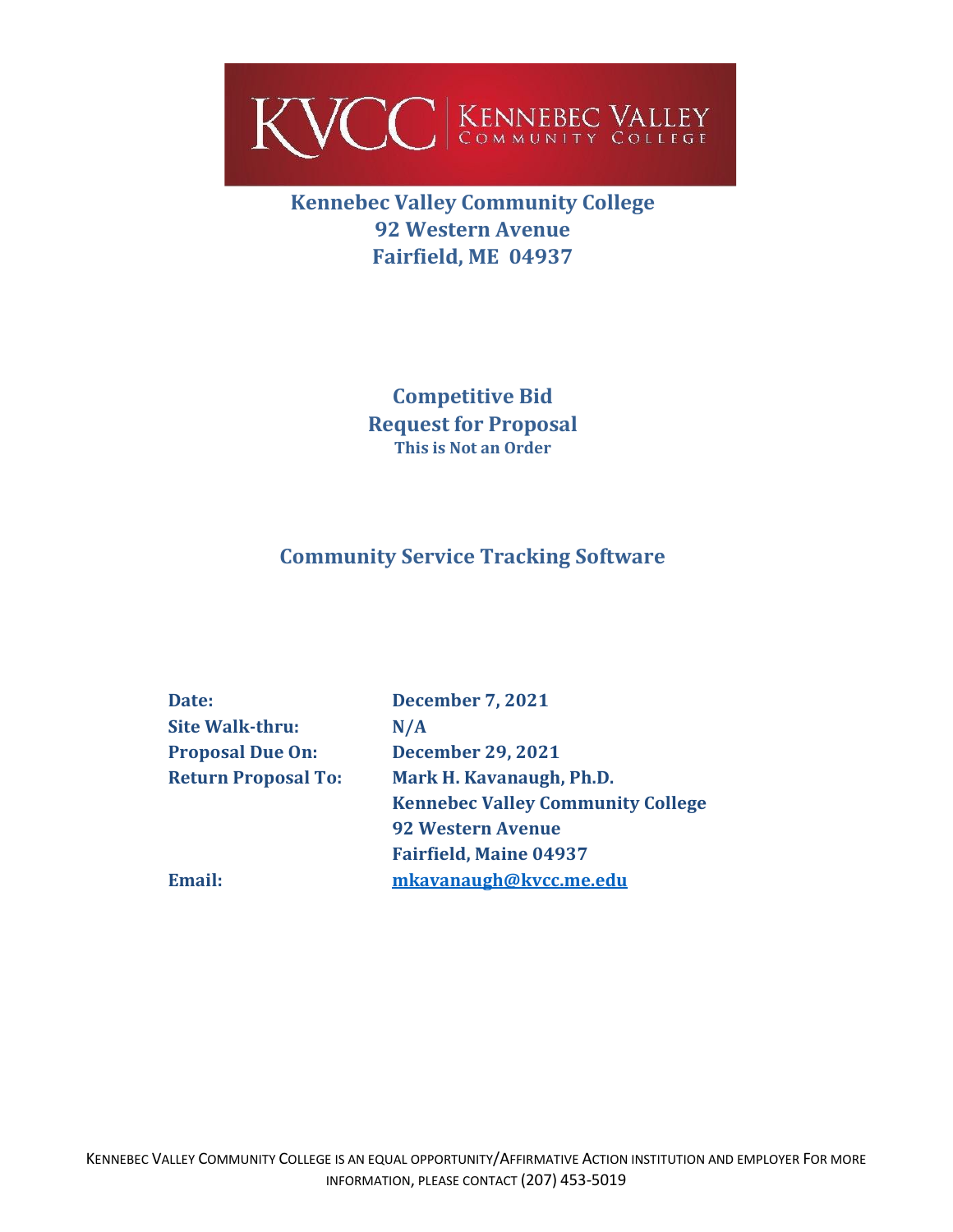# **Competitive Bid Request for Proposal**

# **Community Service Tracking Software**

| <b>Table of Contents</b> |  |  |  |
|--------------------------|--|--|--|
|--------------------------|--|--|--|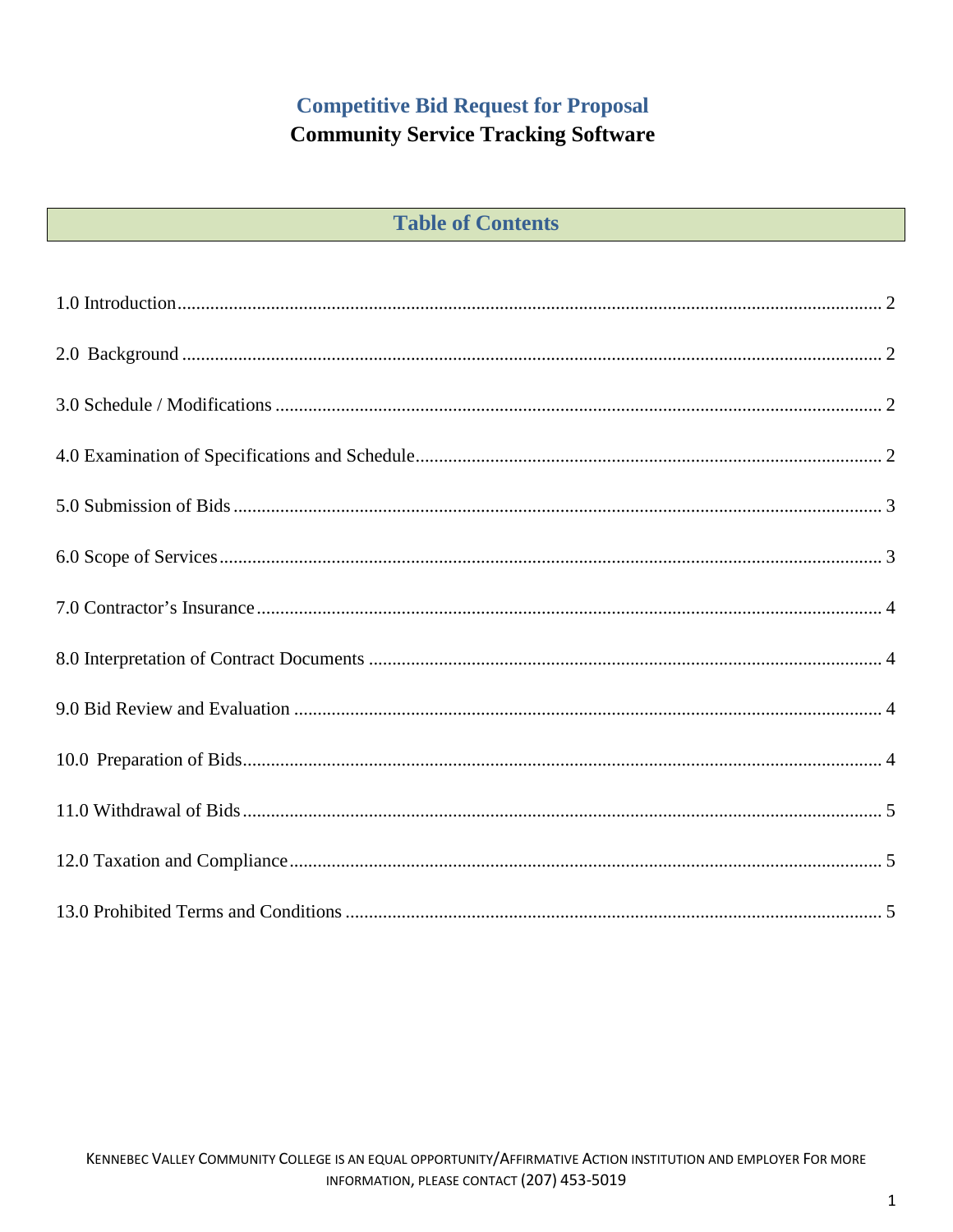

# **Competitive Bid Request for Proposal Community Service Tracking Software**

#### <span id="page-2-0"></span>**1.0 Introduction**

*Kennebec Valley Community College (KVCC) is soliciting proposals to procure software to track community service and service-learning opportunities and projects located at the Fairfield Campus in Fairfield, Maine.*

A detailed explanation of the scope and specifications is contained in **Section 6.0, Scope of Services**. Preference will be given to the proposals conforming to the specifications provided; however, alternate recommendations may be considered. If a vendor chooses to make inquiries on the specifications provided, the rules set forth in **Section 8.0, Interpretation of Contract Documents**, apply. KVCC reserves the right to accept or reject any or all of the proposals received, in part or in whole.

#### <span id="page-2-1"></span>**2.0 Background**

Kennebec Valley Community College is a comprehensive community college offering technical, career, and transfer education in addition to customized training for businesses and industries in Kennebec, Somerset, Waldo and Knox Counties. The College is located on two campuses in mid-Maine. Its 70-acre main campus in Fairfield, Maine is reached by taking Exit 132 off Interstate 95. The 600-acre Harold Alfond Campus is located seven miles north of the Fairfield campus on U.S. Route 201 in Hinckley, Maine.

#### <span id="page-2-2"></span>**3.0 Schedule / Modifications**

| <b>Description</b>            | Day/Date          | <b>Time</b>  |
|-------------------------------|-------------------|--------------|
| <b>RFP</b> Issued             | December 7, 2021  |              |
| Site Walkthrough              | N/A               | N/A          |
| Proposals Due On              | December 29, 2021 | 5:00 P.M. ET |
| Award Decision & Notification | January 17, 2021  |              |

#### <span id="page-2-3"></span>**4.0 Examination of Specifications and Schedule**

Each bidder or authorized agent is expected to examine the bid specifications, contract documents and all other instructions pertaining to this RFP. Failure to do so will be at the bidder's own risk, and the bidder cannot secure relief on the plea of error in the bid. KVCC reserves the right to accept or reject any and all bids in part or in whole.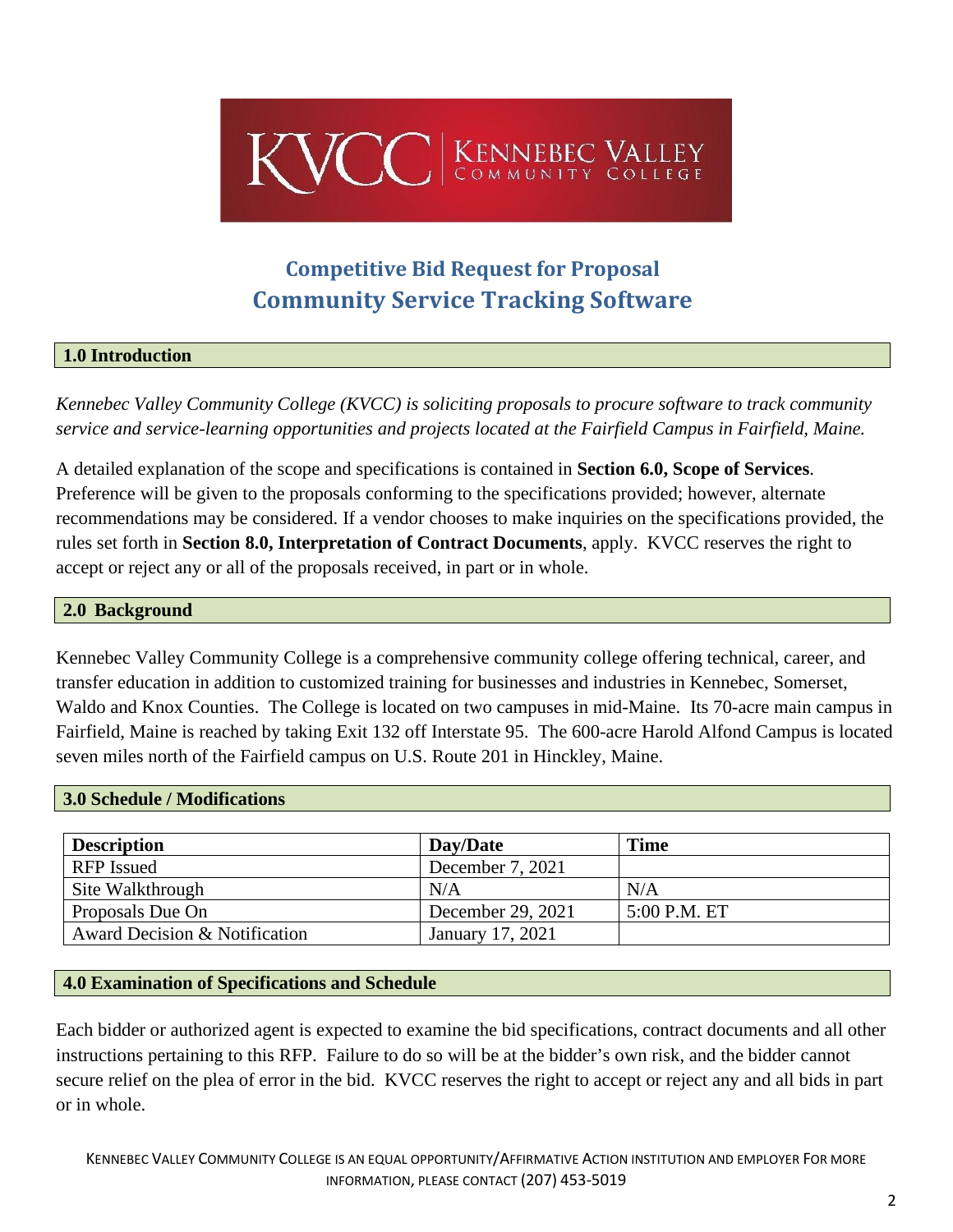#### <span id="page-3-0"></span>**5.0 Submission of Bids**

The Proposal, which must be signed by a person having proper authority to legally obligate the offering company, along with any additional supporting material, **must be received no later than December 29, 2021 by 5:00 P.M. (ET)**.

All proposals are to be marked "Community Service Tracking Software" and mailed to:

Mark H. Kavanaugh, Ph.D. Director, Center for Civic Engagement Kennebec Valley Community College 92 Western Avenue Fairfield, ME 04937

Proposals may also be e-mailed to: [mkavanaugh@kvcc.me.edu,](mailto:mkavanaugh@kvcc.me.edu) with the subject line "Community Service Tracking Software"

#### <span id="page-3-1"></span>**6.0 Scope of Services**

The Scope of Services set forth in this Request for Proposal (RFP) represents an outline of the services the College anticipates the successful proposer to perform and is presented for the primary purpose of allowing the College to compare proposals. The precise scope of services shall be negotiated between the College and the successful Proposer.

#### 6.1 Scope

Supply and delivery of a software solution for the tracking of student community service and service-learning.

## 6.2 Specifications

The following specifications are minimum acceptable requirements. Any specific reference to manufacturer(s) and/or catalog/model/stock numbers provided is to establish the design, type of construction, quality, functional capability and performance level desired. The bidder may offer an alternate product believed to be an equal. Any alternate product(s) bid must be clearly identified by manufacturer and catalog, model or stock number. Adequate detailed specifications of the product offered must be included with your bid to establish equivalency and to ensure that the product being bid meets all specifications:

- 1. List service-learning opportunities for community member with direct links to community partners.
- 2. Create a calendar that integrates these service opportunities and one that can be used for annual events.
- 3. Students' ability to contact community partners directly through the software.
- 4. Students' records that they are proposing the service for a class...with a professor...and the software contacts the professor for approval of the placement.
- 5. Student can track their time
- 6. Community Partners can complete a survey about their experience with the student.
- 7. We can place our own custom data collection survey in the system with data analytics.
- 8. Produce artifacts like certificates and a service transcript for students.

KENNEBEC VALLEY COMMUNITY COLLEGE IS AN EQUAL OPPORTUNITY/AFFIRMATIVE ACTION INSTITUTION AND EMPLOYER FOR MORE INFORMATION, PLEASE CONTACT (207) 453-5019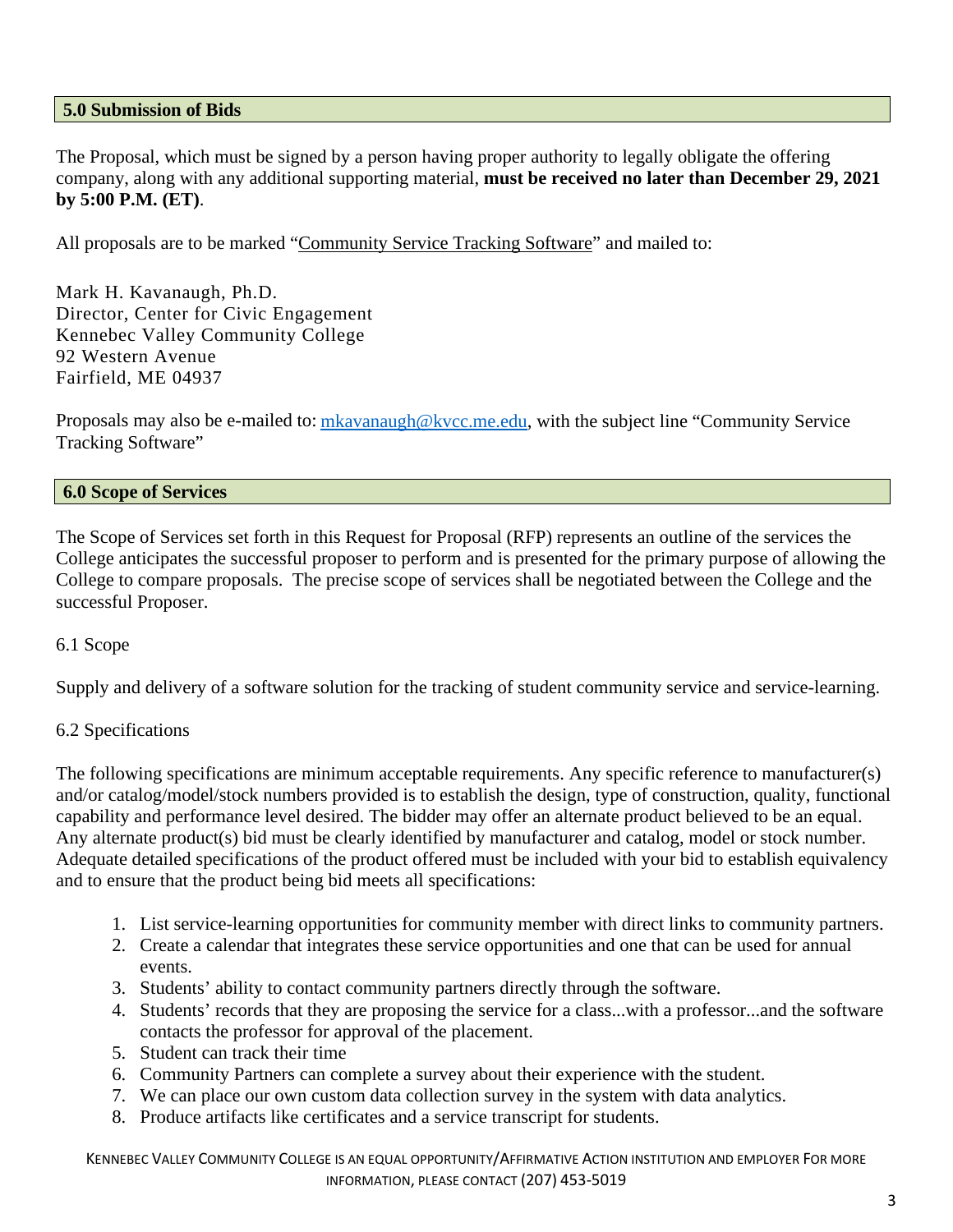- 9. Export specific fields from data to use in marketing and promotion.
- 10. Picture upload and download.
- 11. Interested Community Partners could access the site and post opportunities (they are OK'd by administrator)
- 12. Provides a quick crisis and triage process for connection between the community partner, the student, the instructor, and the administrator.

#### <span id="page-4-0"></span>**7.0 Contractor's Insurance**

<span id="page-4-1"></span>The Contractor shall maintain throughout the term of the agreement general liability insurance to insure against all claims of bodily injury or death, and property damage, arising out of work performed under this agreement. Such insurance shall provide coverage in an amount not less than \$1,000,000 per occurrence and shall list KVCC as an added insured Contractor shall also maintain worker's compensation insurance in amounts required by state law.

#### **8.0 Interpretation of Contract Documents**

No oral interpretation will be provided to any bidder as to the meaning of the specifications or other contract documents. Every request for such interpretation shall be made in writing at least three (3) or more days before the proposal due date and submitted to:

#### **Mark H. Kavanaugh, Ph.D. Director, Center for Civic Engagement**

Community Service Software Kennebec Valley Community College 92 Western Avenue Fairfield, ME 04937

#### or via email at **mkavanaug@kvcc.me.edu**

Any interpretation made to a bidder will be issued in the form of an addendum to the contract/bid documents which, if issued, shall be sent as promptly as practicable to all persons to whom the specifications have been issued. All such addenda shall become part of the contract/bid documents.

#### <span id="page-4-2"></span>**9.0 Bid Review and Evaluation**

The College reserves the right to reject all proposals, to waive any informalities and technicalities, and to solicit and re-advertise for new proposals, or to abandon the project in its entirety. The College reserves the right to make the award to that proposer who, in the opinion of the College, will be in the best interest of and/or the most advantageous to the College.

#### Evaluation Method

- a. Technical ability to meet the outlined specifications
- b. Specification match and variations
- c. Added value features of proposal
- d. Past performance and references
- e. Cost of base proposal
- f. Price of additional services

#### <span id="page-4-3"></span>**10.0 Preparation of Bids**

KENNEBEC VALLEY COMMUNITY COLLEGE IS AN EQUAL OPPORTUNITY/AFFIRMATIVE ACTION INSTITUTION AND EMPLOYER FOR MORE INFORMATION, PLEASE CONTACT (207) 453-5019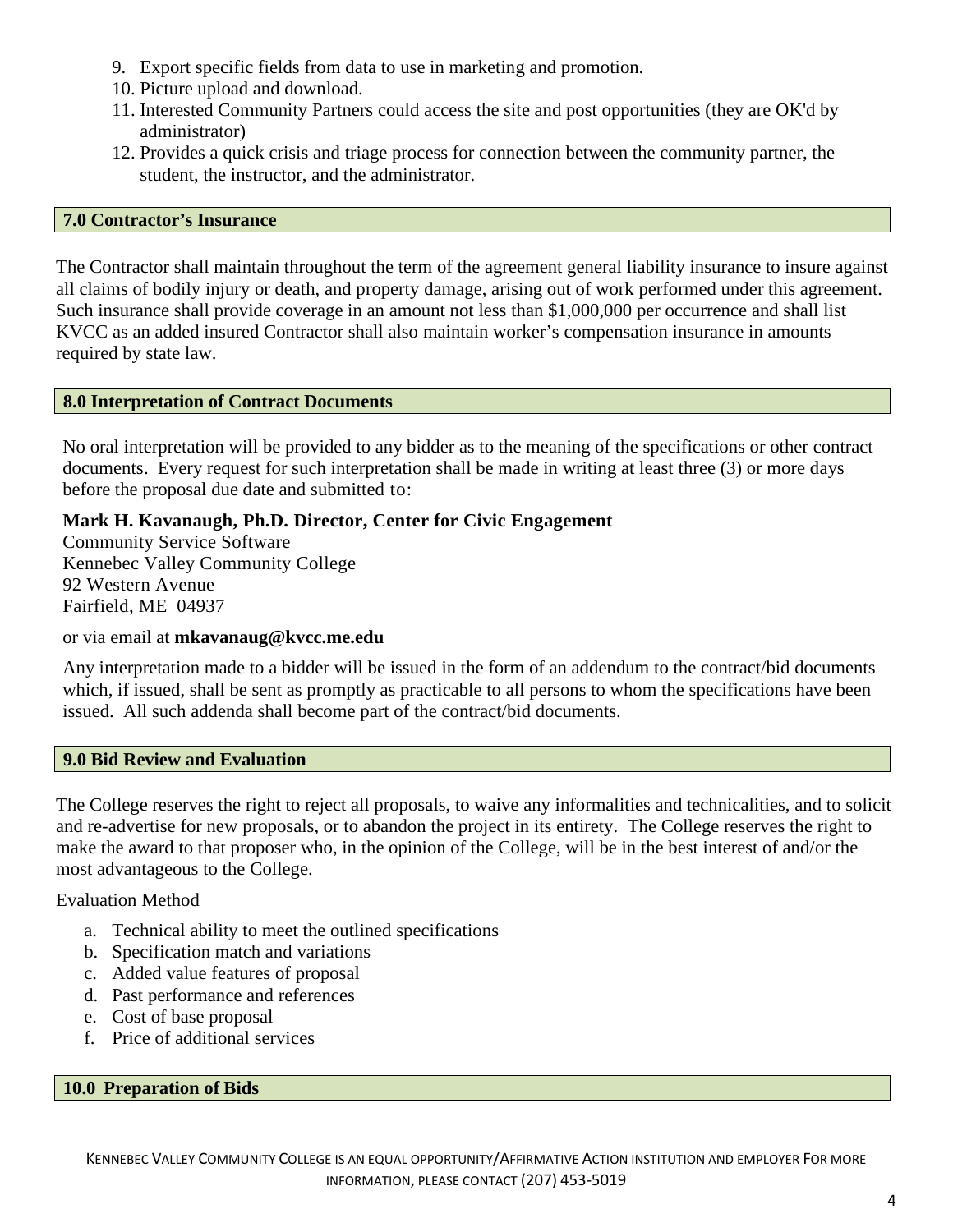KVCC seeks the proposal that meets the specifications noted in this RFP. KVCC will review all proposals. The bidder shall include with the proposal any terms and conditions specific to their proposal.

Each valid proposal shall include:

- The contractor's name(s)
- Contact information (Address, phone, Fax, Email)
- Company quote with detailed specifications and pricing
- Company specific terms and conditions

## <span id="page-5-0"></span>**11.0 Withdrawal of Bids**

All proposals must be valid for at least forty-five (45) days after the proposal due date, after which time proposals shall expire unless the proposer had been notified and agrees to an extension.

KVCC reserves the right to modify or withdraw this invitation, to reject any or all proposals, and to terminate any subsequent negotiations at any time. KVCC also reserves the right to choose the proposal that best meets the needs of its facility and training programs.

## <span id="page-5-1"></span>**12.0 Taxation and Compliance**

Maine Community College System d/b/a Kennebec Valley Community College is an educational institution organized under the laws of the State of Maine and so its purchase of goods is exempt from state, federal, and local sales and use taxes. The successful bidder agrees to comply with all applicable federal, state and local statutes, laws, codes, rules, regulations, ordinances and orders in the performance of the Contract.

## <span id="page-5-2"></span>**13.0 Prohibited Terms and Conditions**

# **NOTICE TO VENDORS AND BIDDERS: STANDARD TERMS AND CONDITIONS APPLICABLE TO ALL MCCS CONTRACTS**

The following standard contracting terms and conditions are incorporated and shall become a part of any final contract that will be awarded by any college or other operating unit of the Maine Community College System (collectively "MCCS"). These terms and conditions derive from the public nature and limited resources of the MCCS. **MCCS DOES NOT AGREE TO:**

- 1. Provide any defense, hold harmless or indemnity;
- 2. Waive any statutory or constitutional immunity;
- 3. Apply the law of a state other than Maine;
- 4. Procure types or amounts of insurance beyond those MCCS already maintains or waive any rights of subrogation;
- 5. Add any entity as an additional insured to MCCS policies of insurance;
- 6. Pay attorneys' fees; costs, including collection costs; expenses or liquidated damages;
- 7. Promise confidentiality in a manner contrary to Maine's Freedom of Access Act;
- 8. Permit an entity to change unilaterally any term or condition once the contract is signed;
- 9. Automatic renewals for term(s) greater than month-to-month;
- 10. Limitations on MCCS' recovery of lawful damages incurred as a result of breach of the contract;
- 11. Limitation of the time period under which claims can be made or actions brought arising from the contract;

KENNEBEC VALLEY COMMUNITY COLLEGE IS AN EQUAL OPPORTUNITY/AFFIRMATIVE ACTION INSTITUTION AND EMPLOYER FOR MORE INFORMATION, PLEASE CONTACT (207) 453-5019